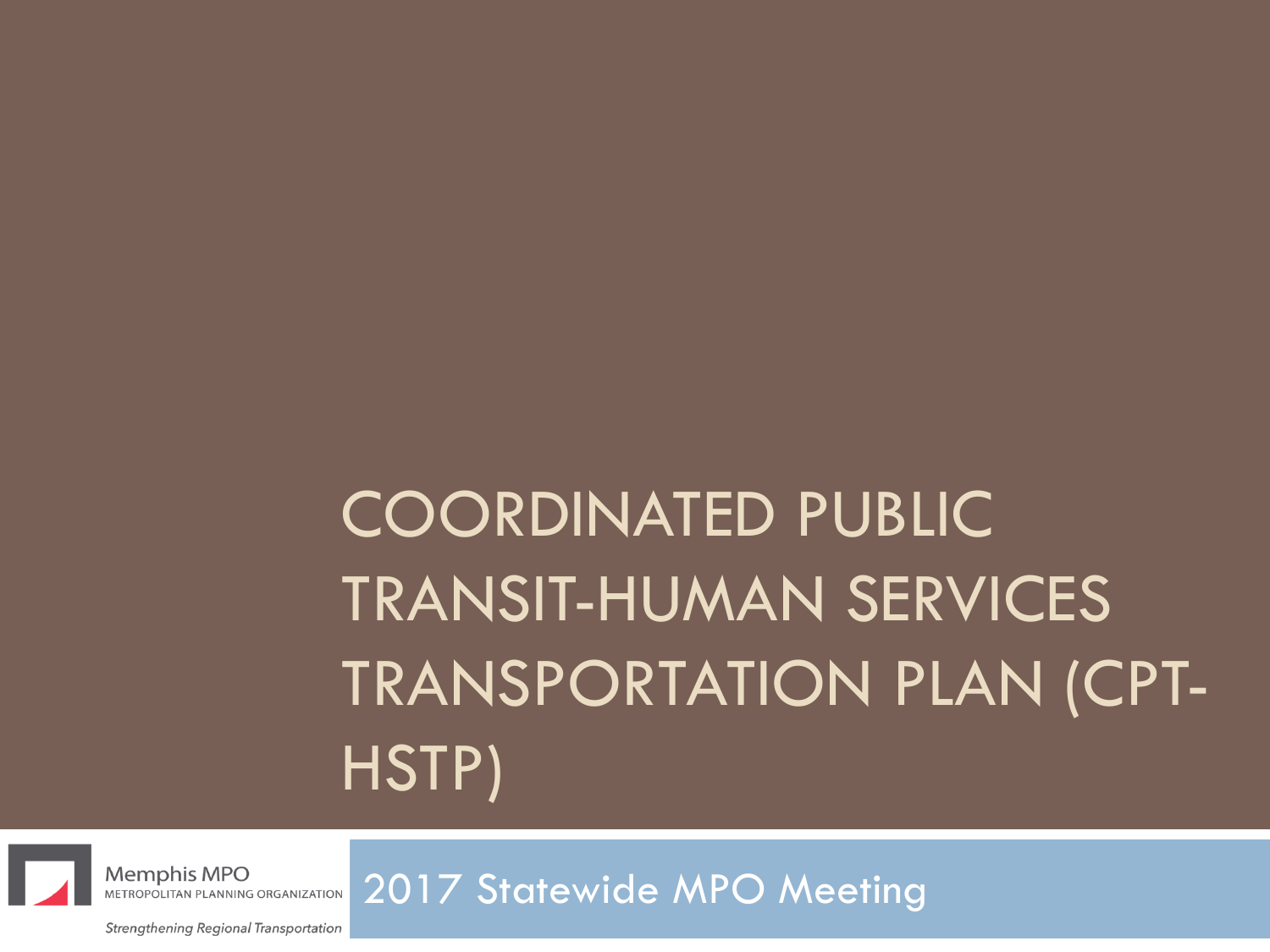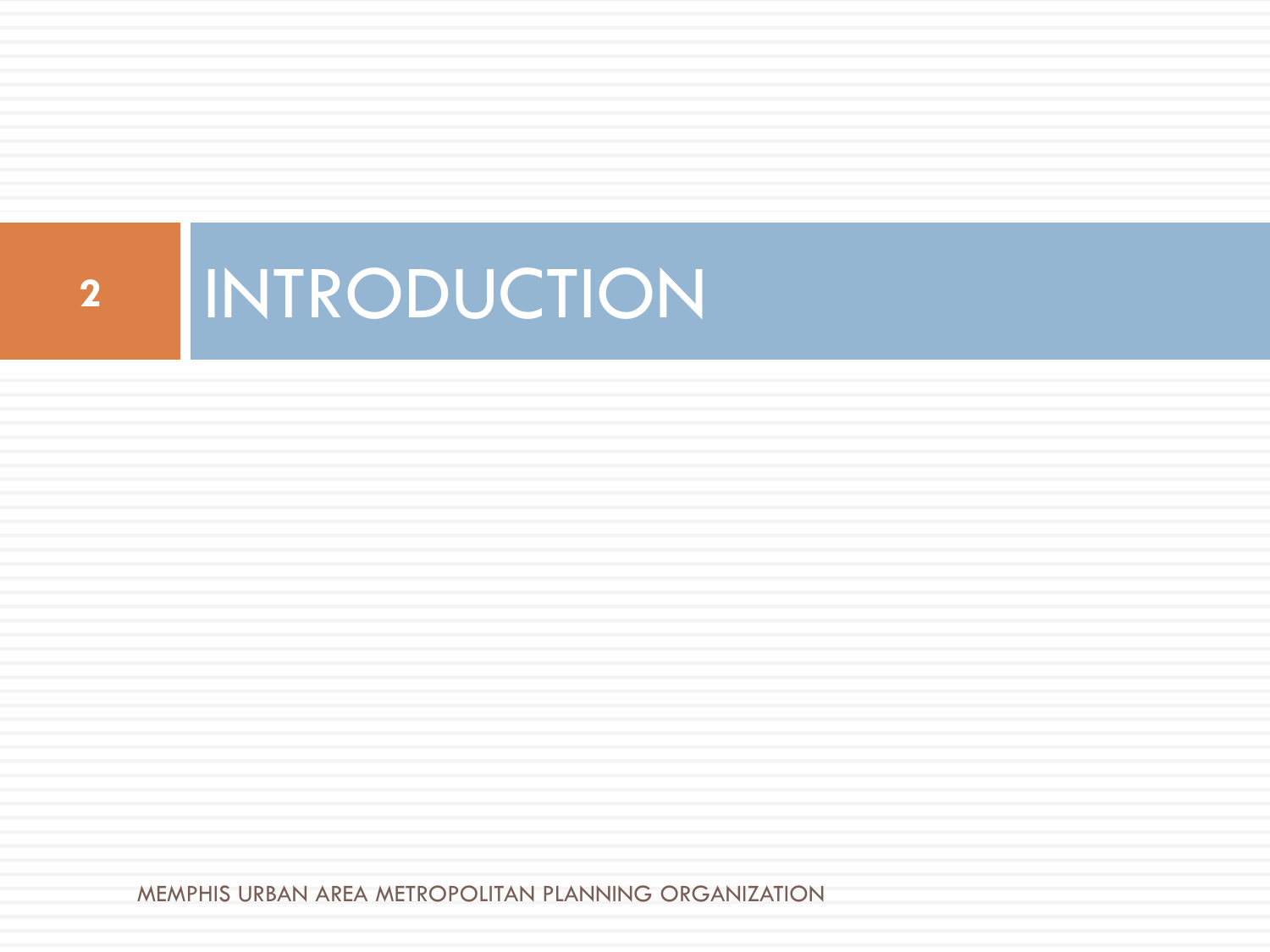## GOALS OF THE PLAN

**3**

*"to create a better transit system for transportation disadvantaged populations."*

- $\Box$  Evaluating Existing Providers
- Assessing Gaps and Challenges
- $\Box$  Creating a Catalog of Strategies
- Prioritizing Funding and Implementation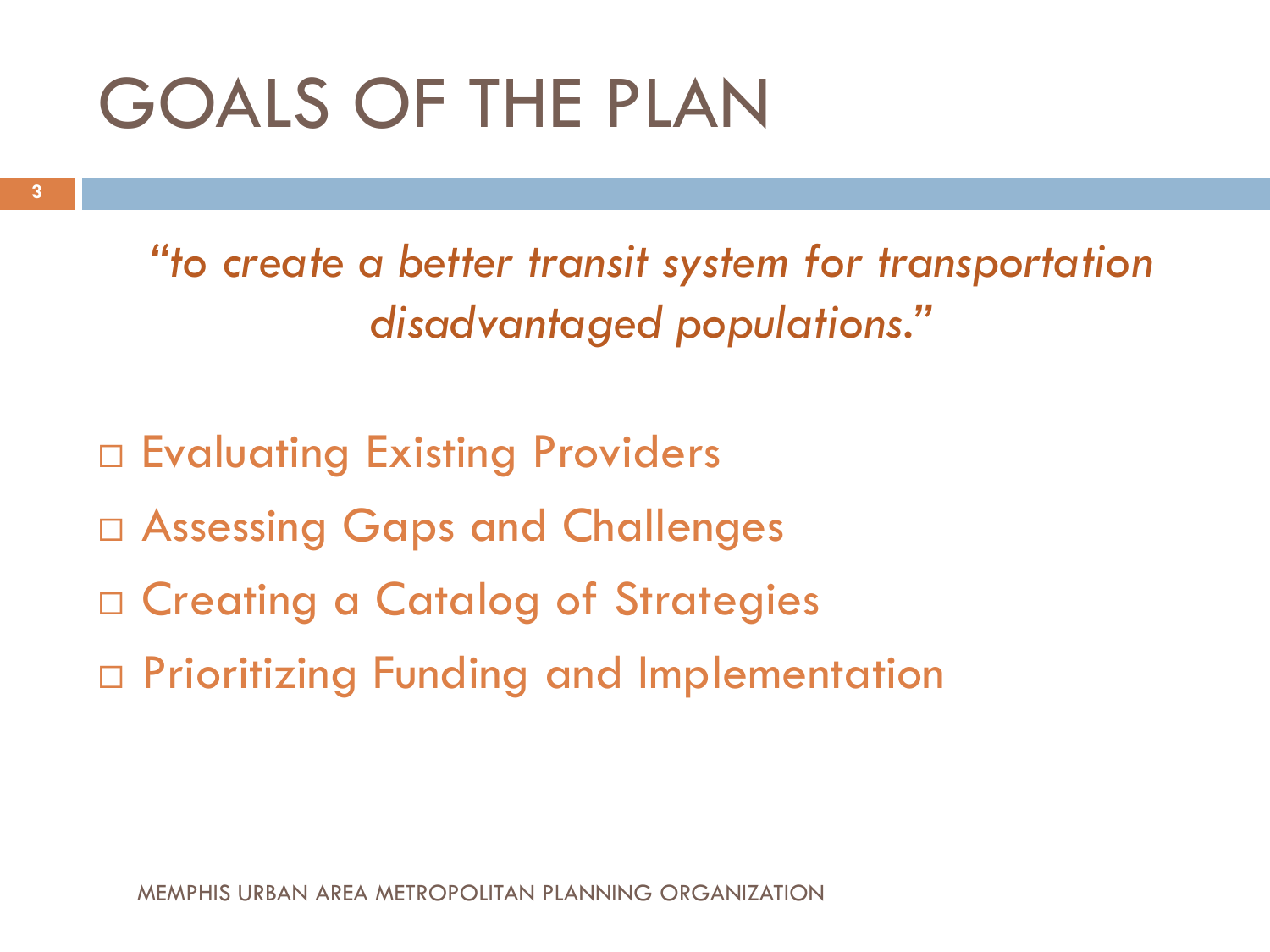### PARTNER AGENCIES

**4**





**Memphis MPO** METROPOLITAN PLANNING ORGANIZATION

Strengthening Regional Transportation











**EXPERIENCE** | Transportation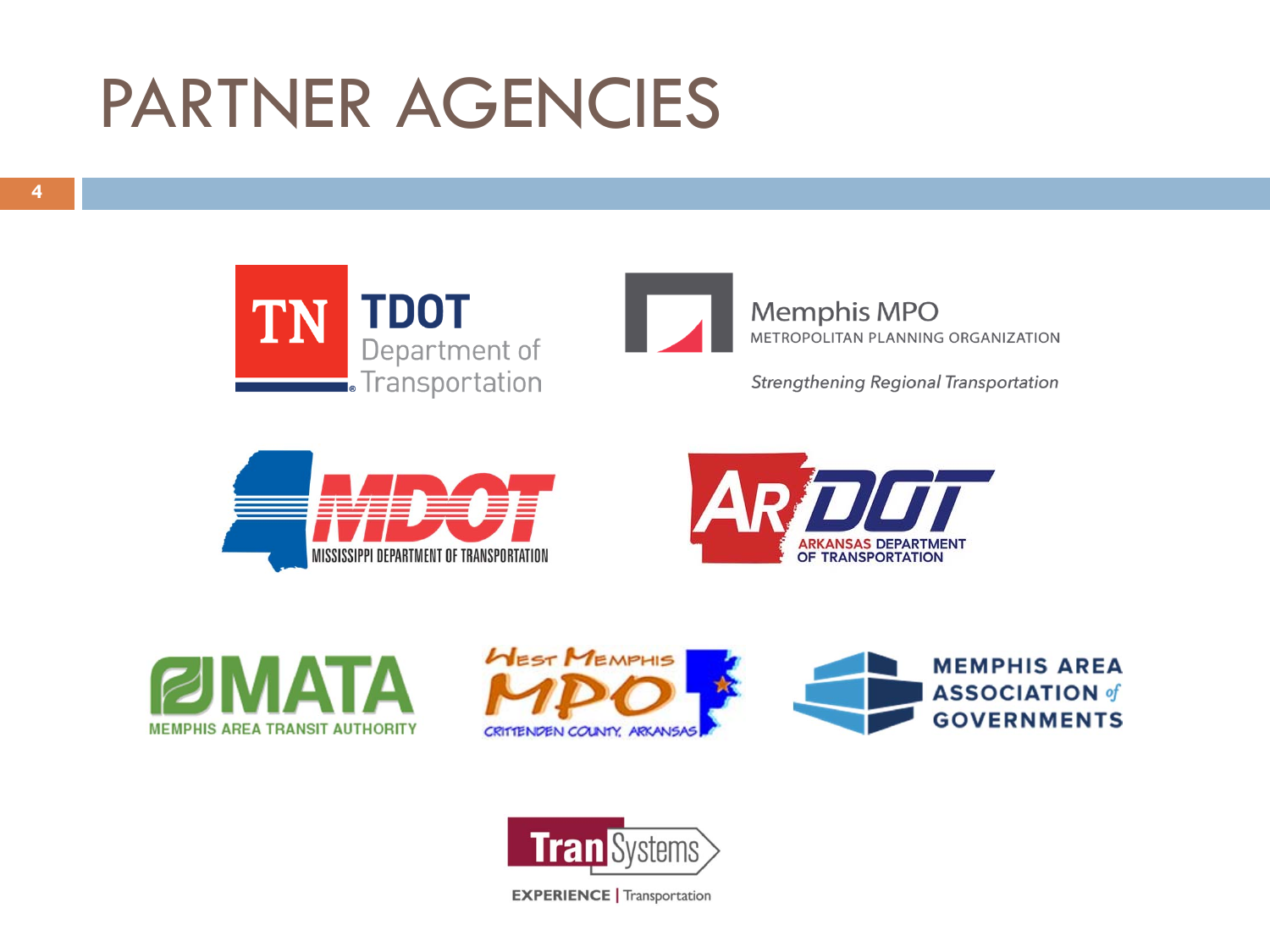### STUDY AREA

3 STATES 20 COUNTIES 3 DOTs 2 MPOs 1 RPO

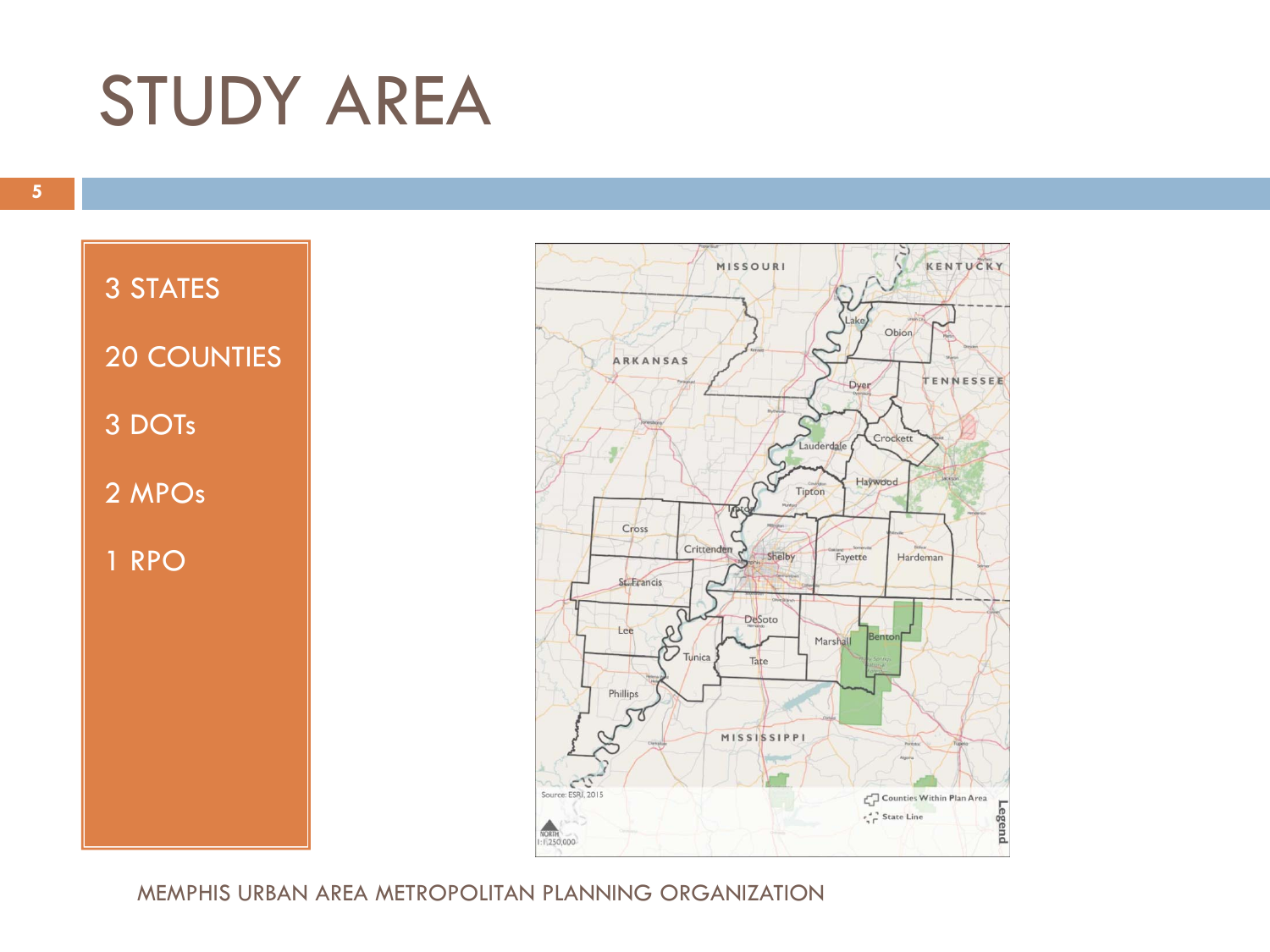### TIMELINE

- April 15, 2015 □ First CPT-HSTP Advisory Committee Meeting
	- July 7, 2015 □ Stakeholder Workshop & Public Meeting
- October 6, 2015 □ Mississippi Public Meeting
- October 6, 2015 □ Arkansas Public Meeting
- October 7, 2015 □ Tennessee Public Meeting
- October 7, 2015 □ CPT-HSTP Advisory Committee Meeting
- February 25, 2016 □ Final Public Meeting
	- May 5, 2016 □ Memphis MPO Adopts CPT-HSTP
	- June 23, 2016  $\quad \Box$  Memphis MPO Nominates CPT-HSTP for 2017 FHWA Transportation Planning Excellence Award (TPEA)
	- 2017 FHWA TPEA Winners Announcement May 10, 2017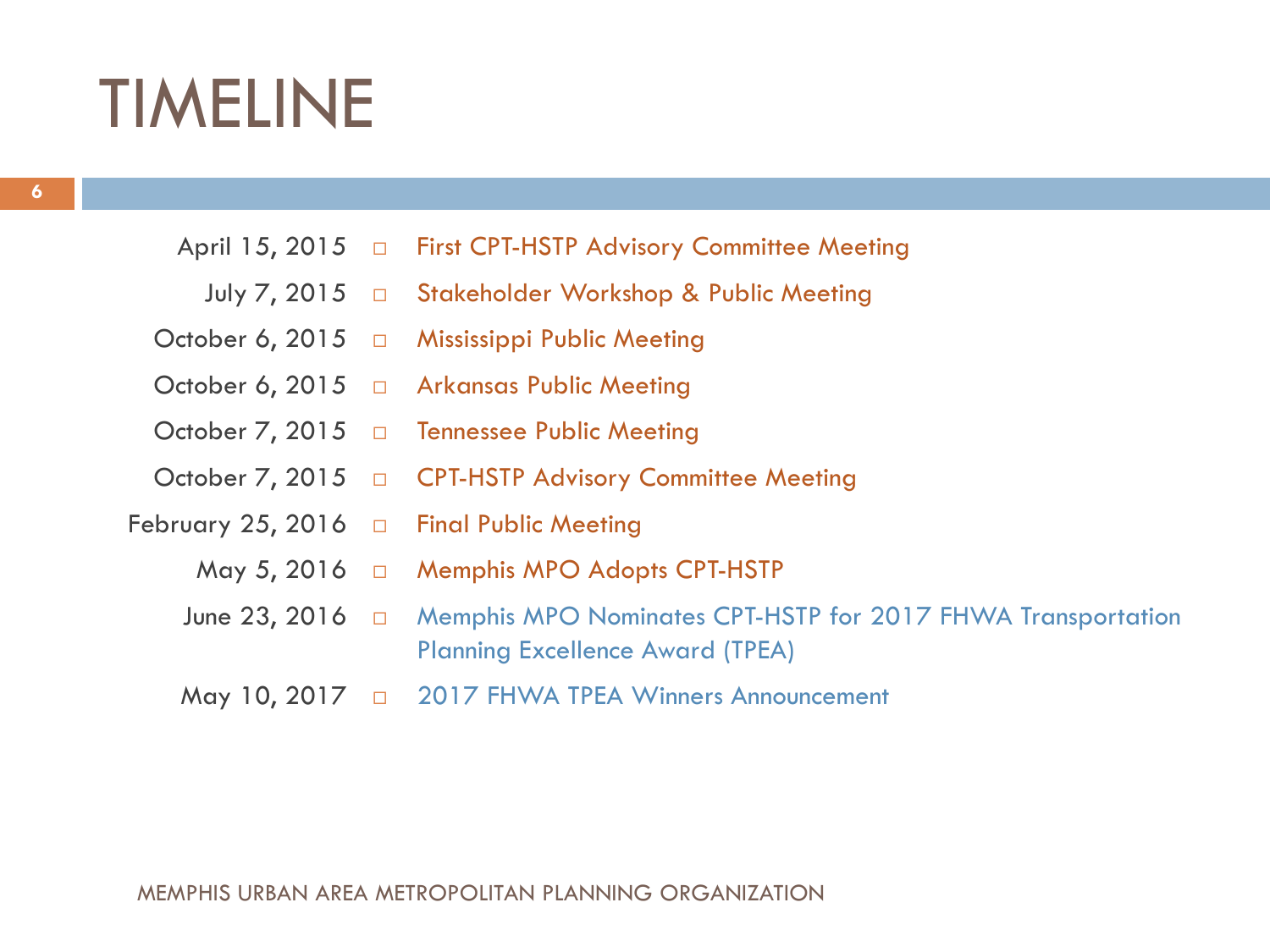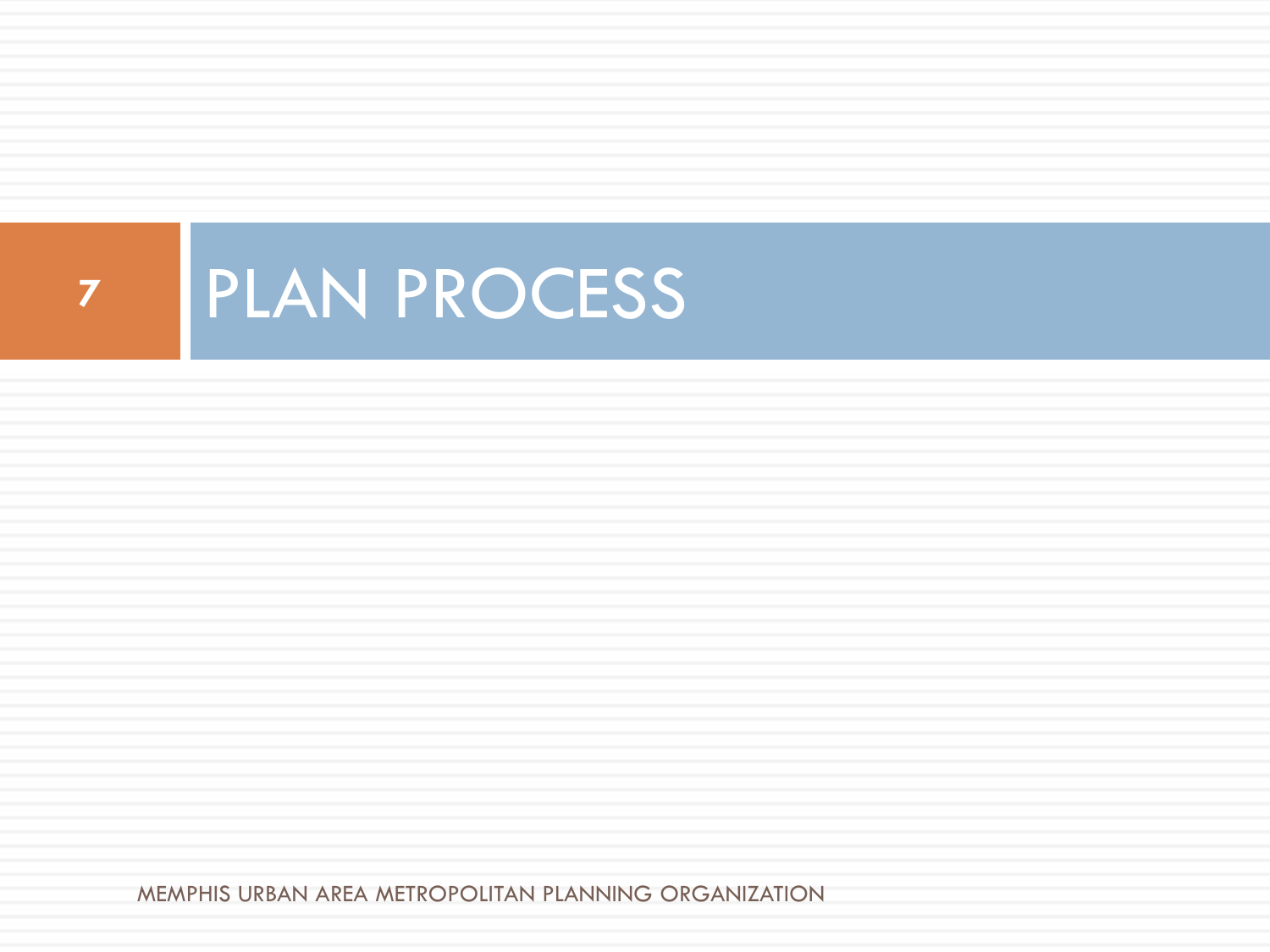# COMMITTEE MEMBERSHIP









Memphis MPO METROPOLITAN PLANNING ORGANIZATION

Strengthening Regional Transportation

























**Paralyzed Veterans** of America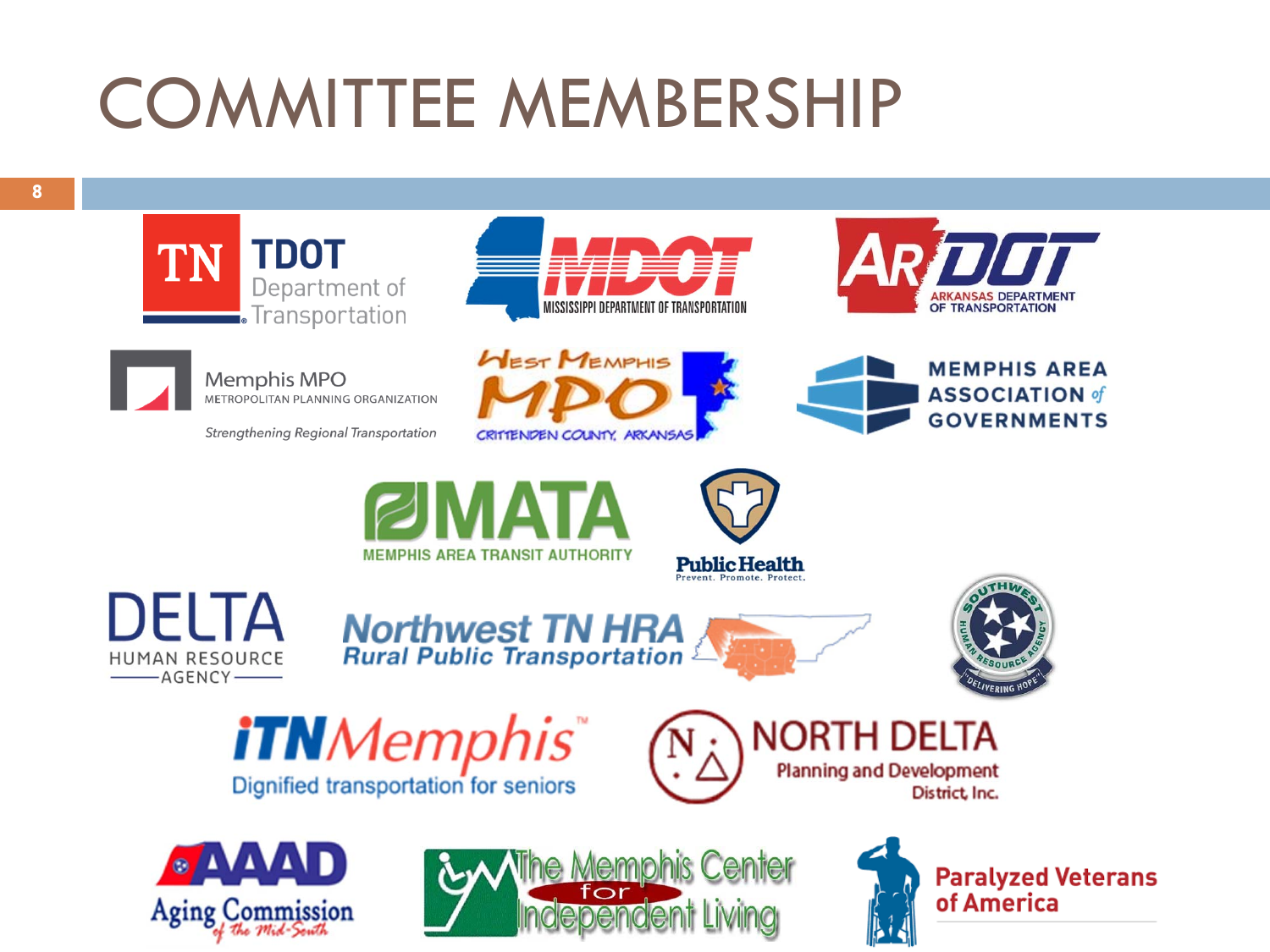# OUTREACH EFFORTS

- □ 166 Surveys Completed
	- $\Box$  2/3 Responding on their own behalf
	- **<u>n</u>** Most common needs
		- **More demand response services**
		- General assistance with transportation services
	- **n** Majority of trips to and from Memphis, TN
	- 45.7% stated that lack of transportation prevents full community participation
	- **O** Consistent Challenges
		- Access to jobs
		- **Lack of early morning, late night, and weekend hours**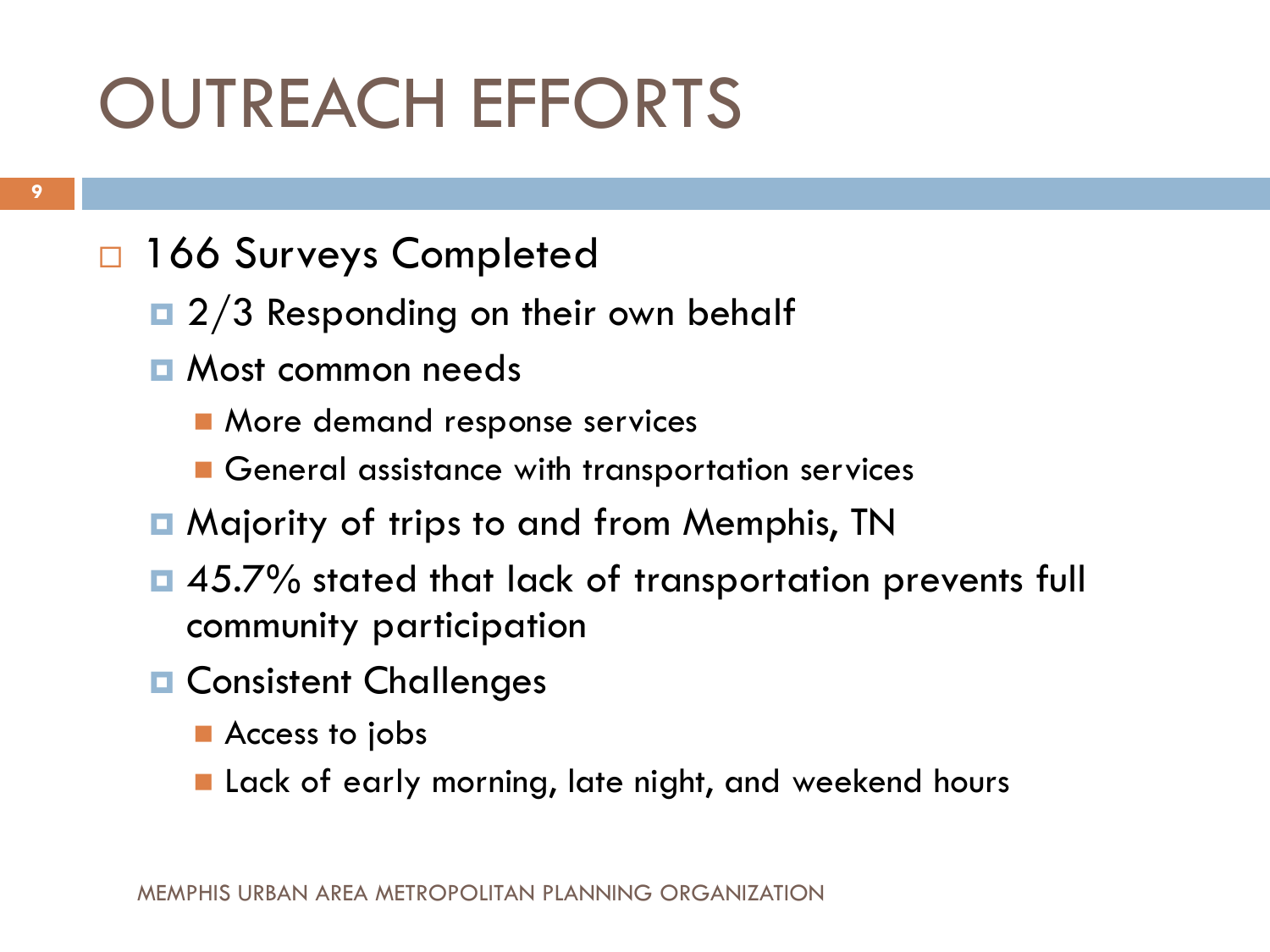### PEER REVIEW

**10**











- $\Box$  Indianapolis MPO
	- **□ United We Ride Framework for Action**
- Mid-America Regional Council
	- $\blacksquare$  Identifying Service Deserts



 Metropolitan Transportation Commission One-Call/One-Click Center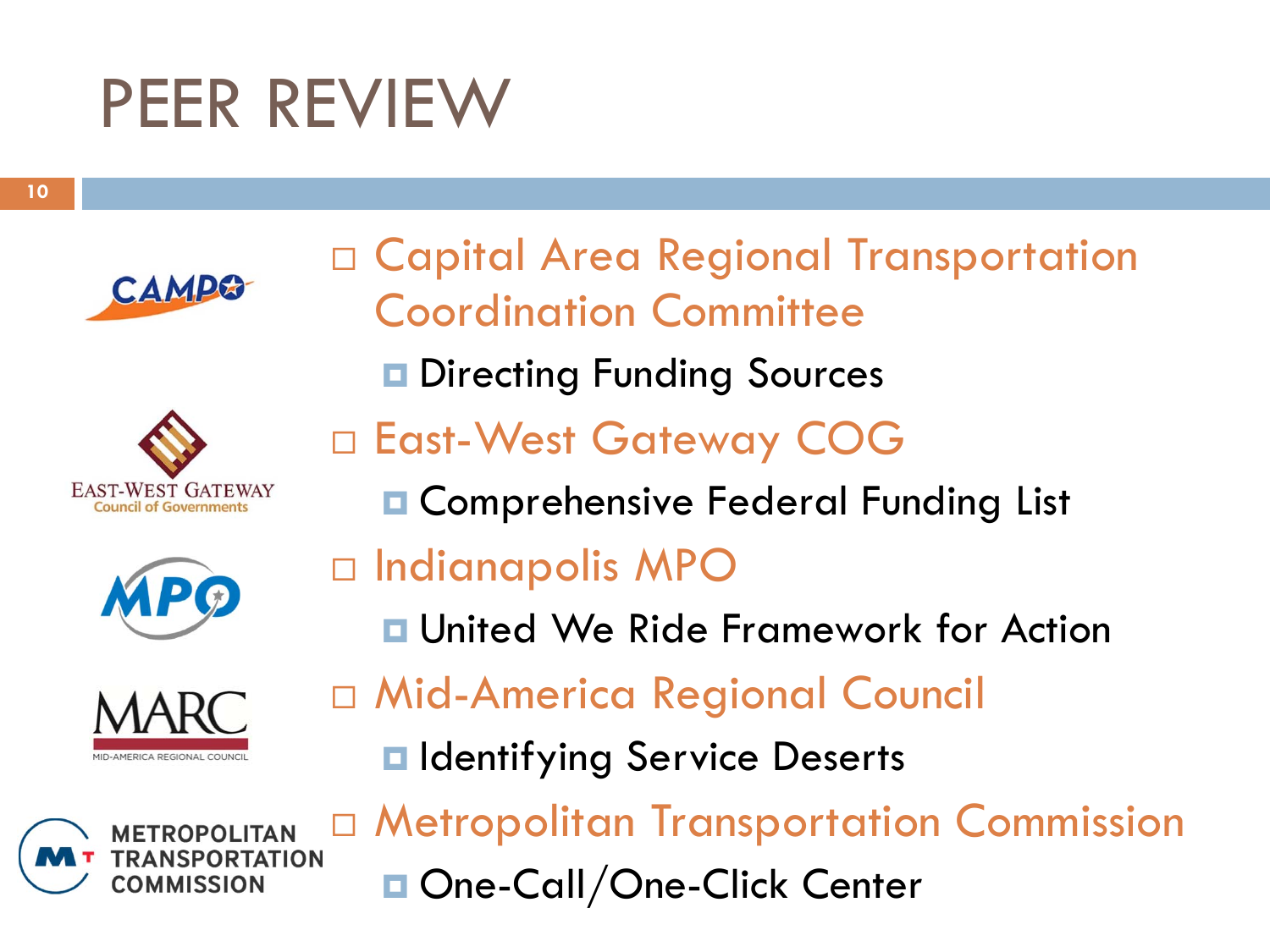### SERVICE TYPES





Caption: N.E.M.T., listed along other types of services, stands for non-emergency medical transportation. Source: Memphis MPO, MATA and TranSystems.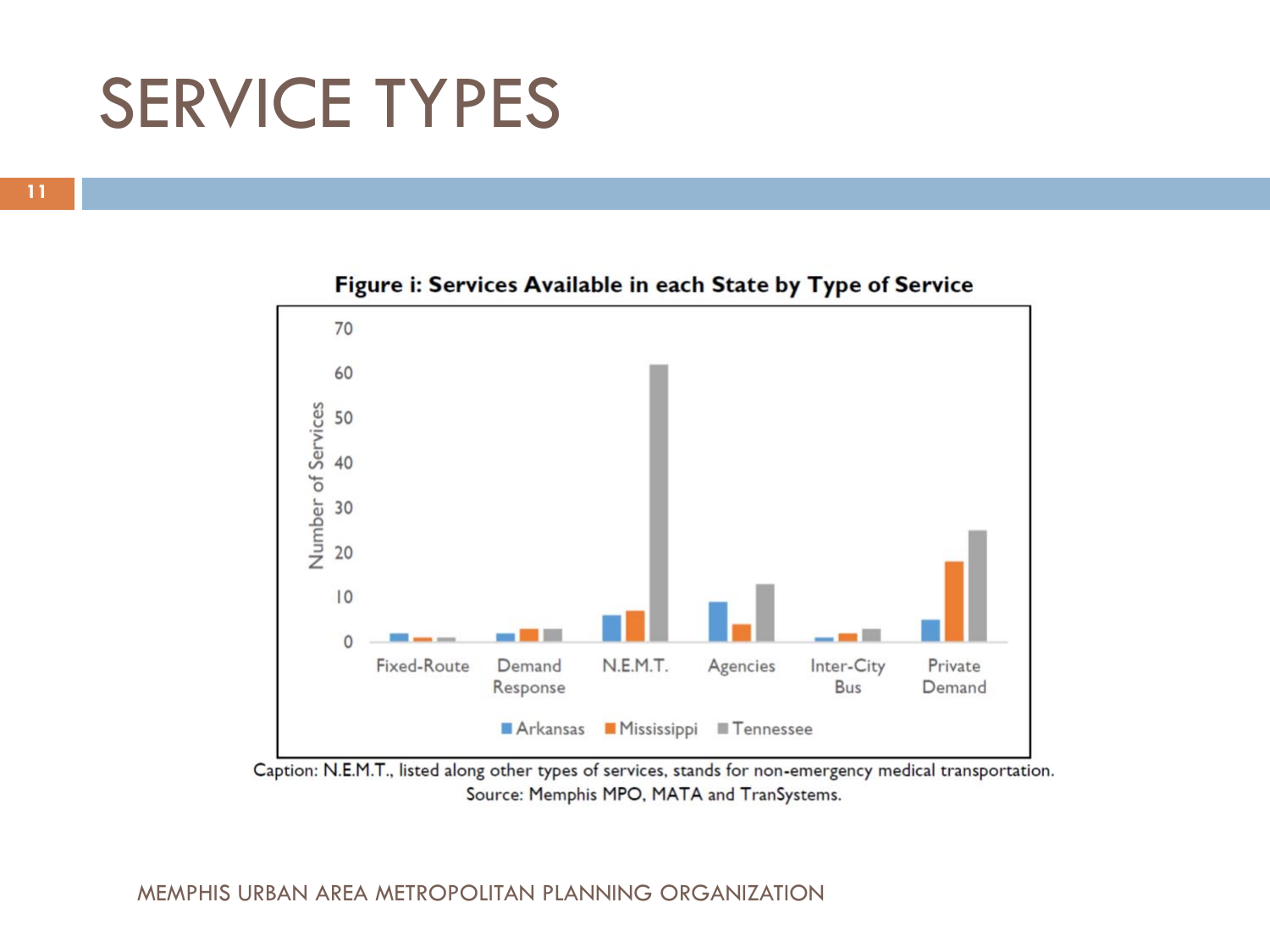### SERVICE HOURS

**12**



#### Figure 23: Service Hours of Public Transit Providers

Source: Respective service providers.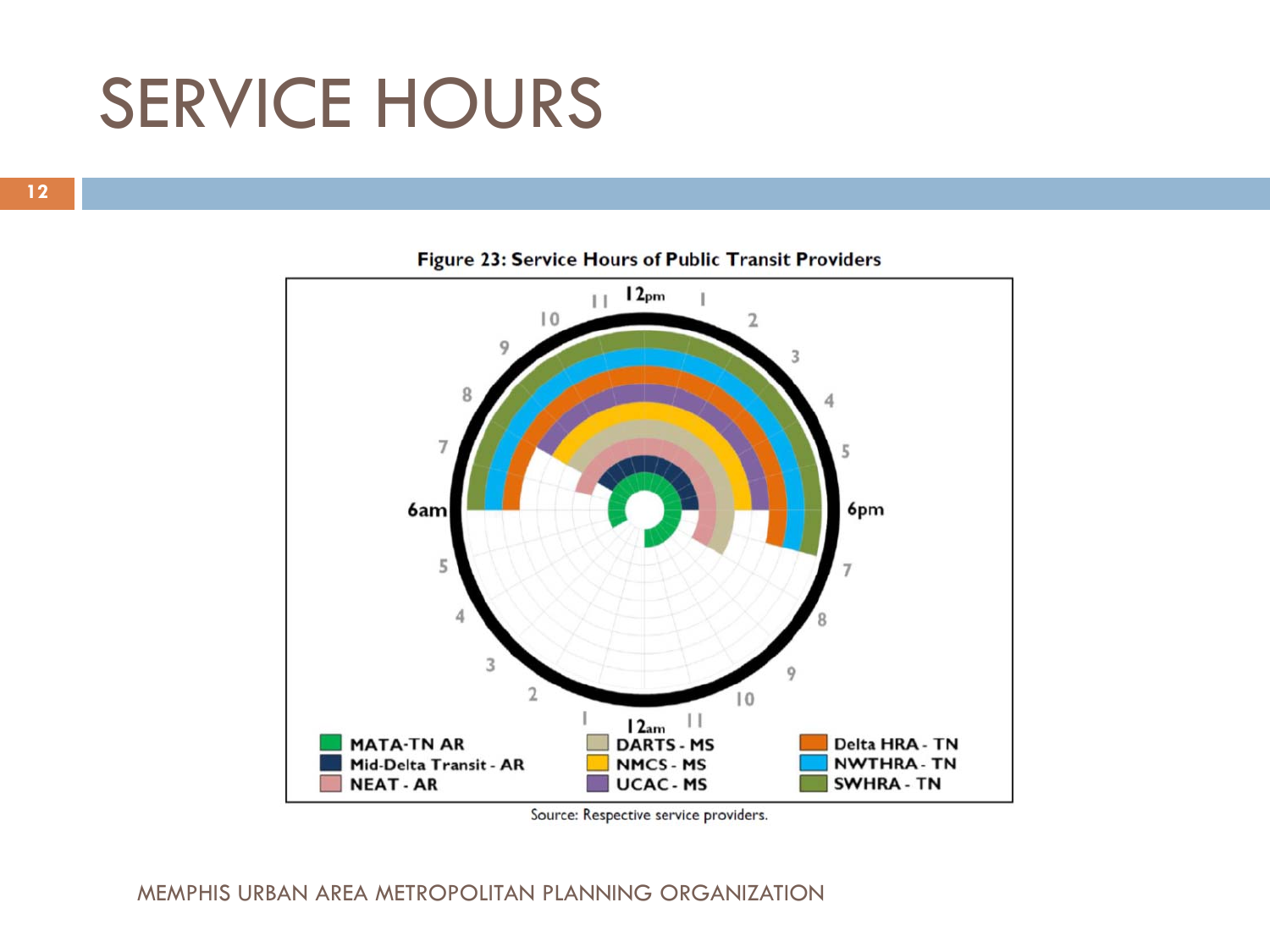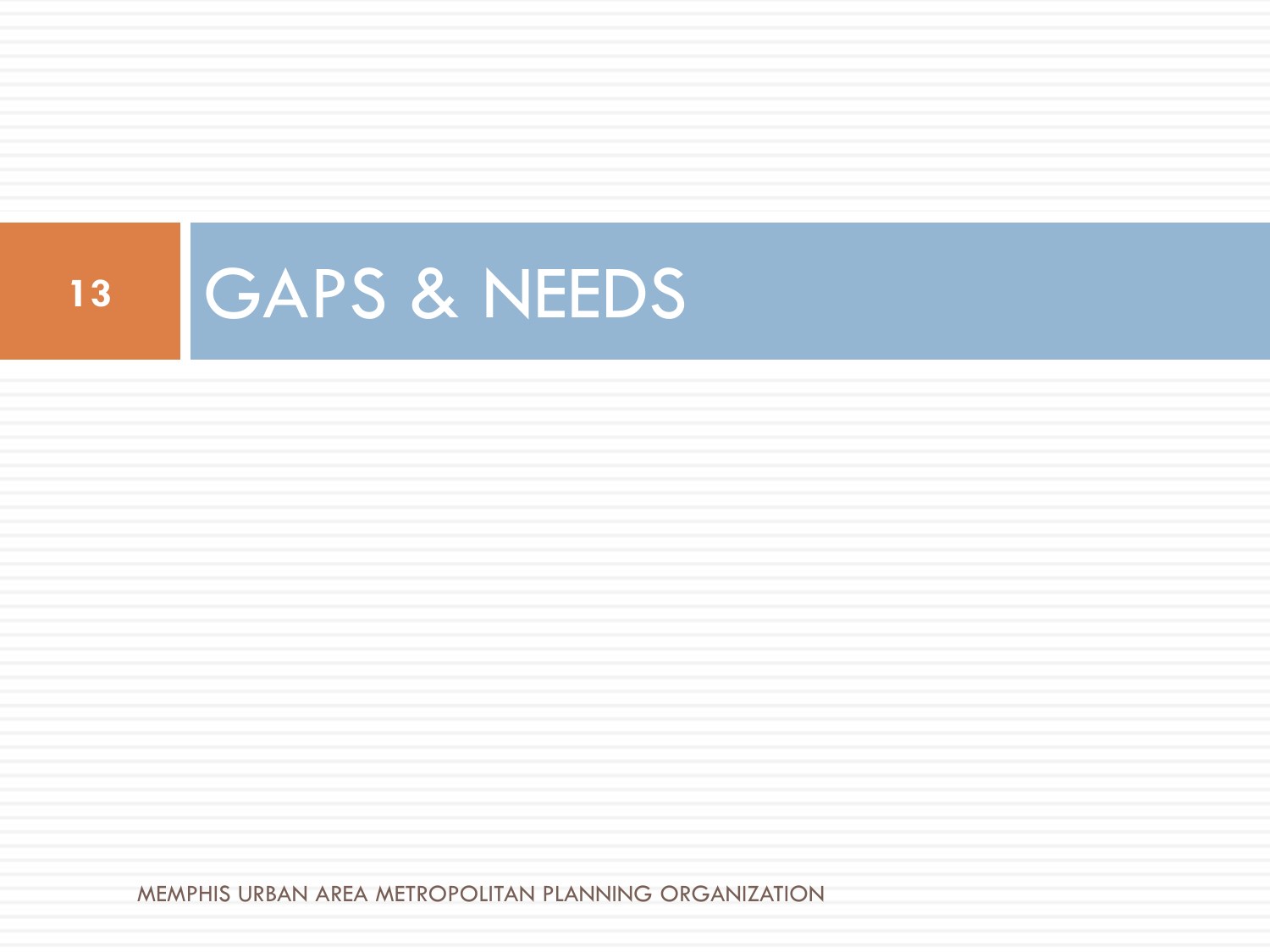## FIVE CATEGORIES

- □ Information and Awareness
- □ Geographical
- □ Time-Based
- □ Client-Based
- □ Service Quality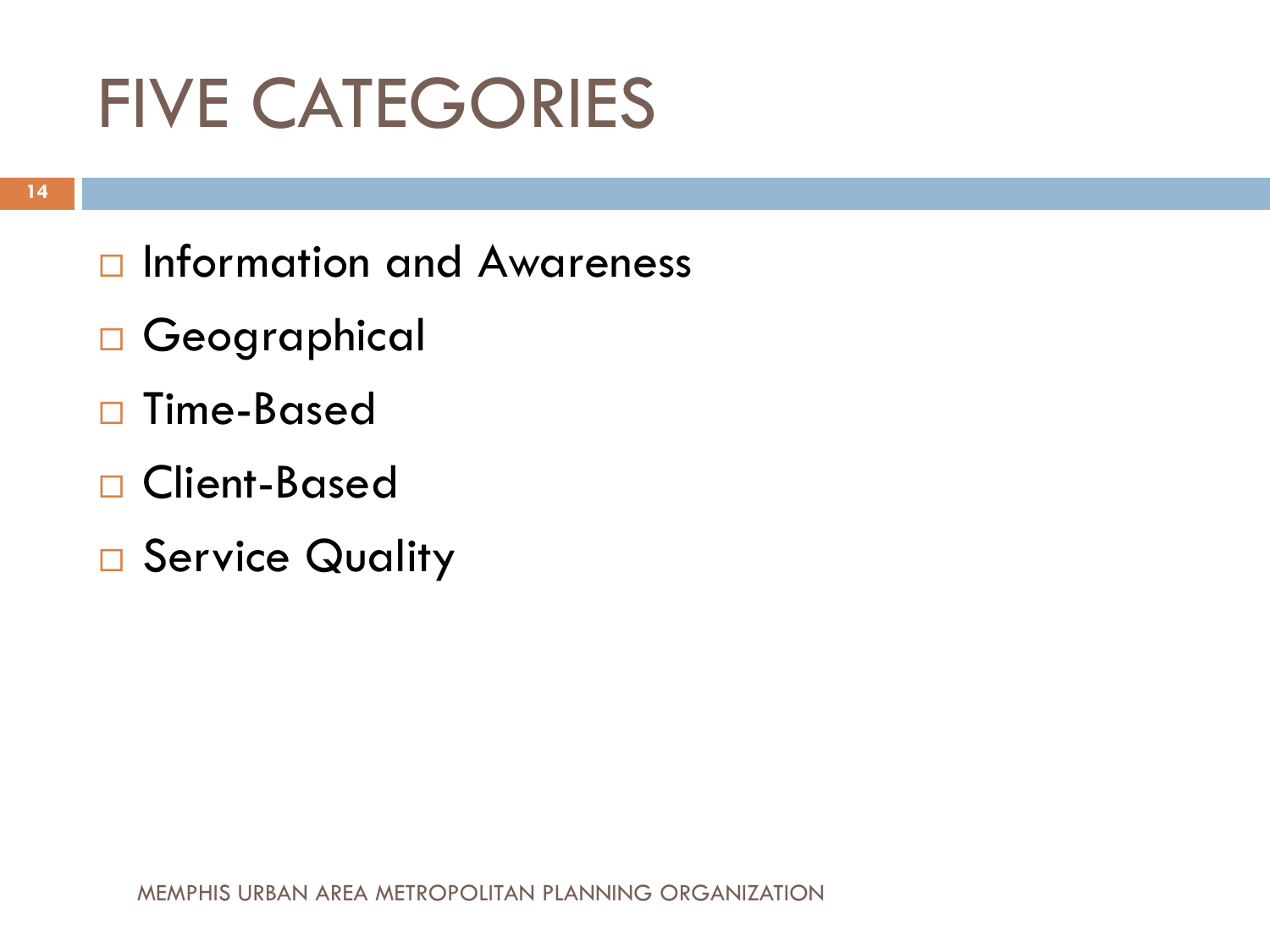## GENERAL PRIORITIES

- □ Information & Awareness
	- **Lack of sufficient public information**
- □ Geographical
	- **Q** Coverage of rural areas
- □ Time-Based
	- **E** Early and late Service
- □ Client-Based
	- $\blacksquare$  Lack of sufficient services for persons w/disabilities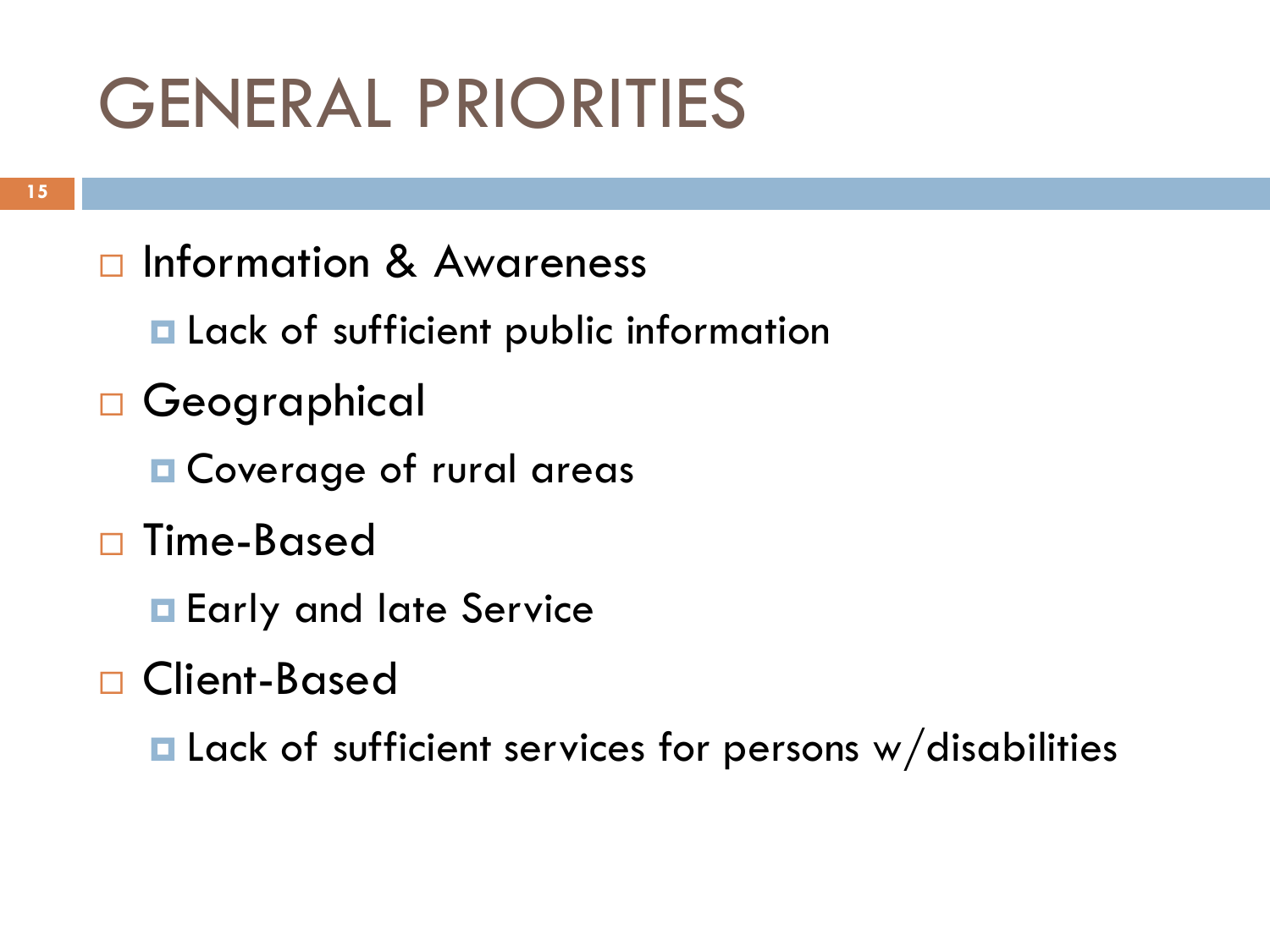## STATE PRIORITIES

- Arkansas
	- $\blacksquare$  **Trip Scheduling**
- □ Mississippi
	- **Rand Service**
- □ Tennessee
	- $\blacksquare$  Dialysis Transportation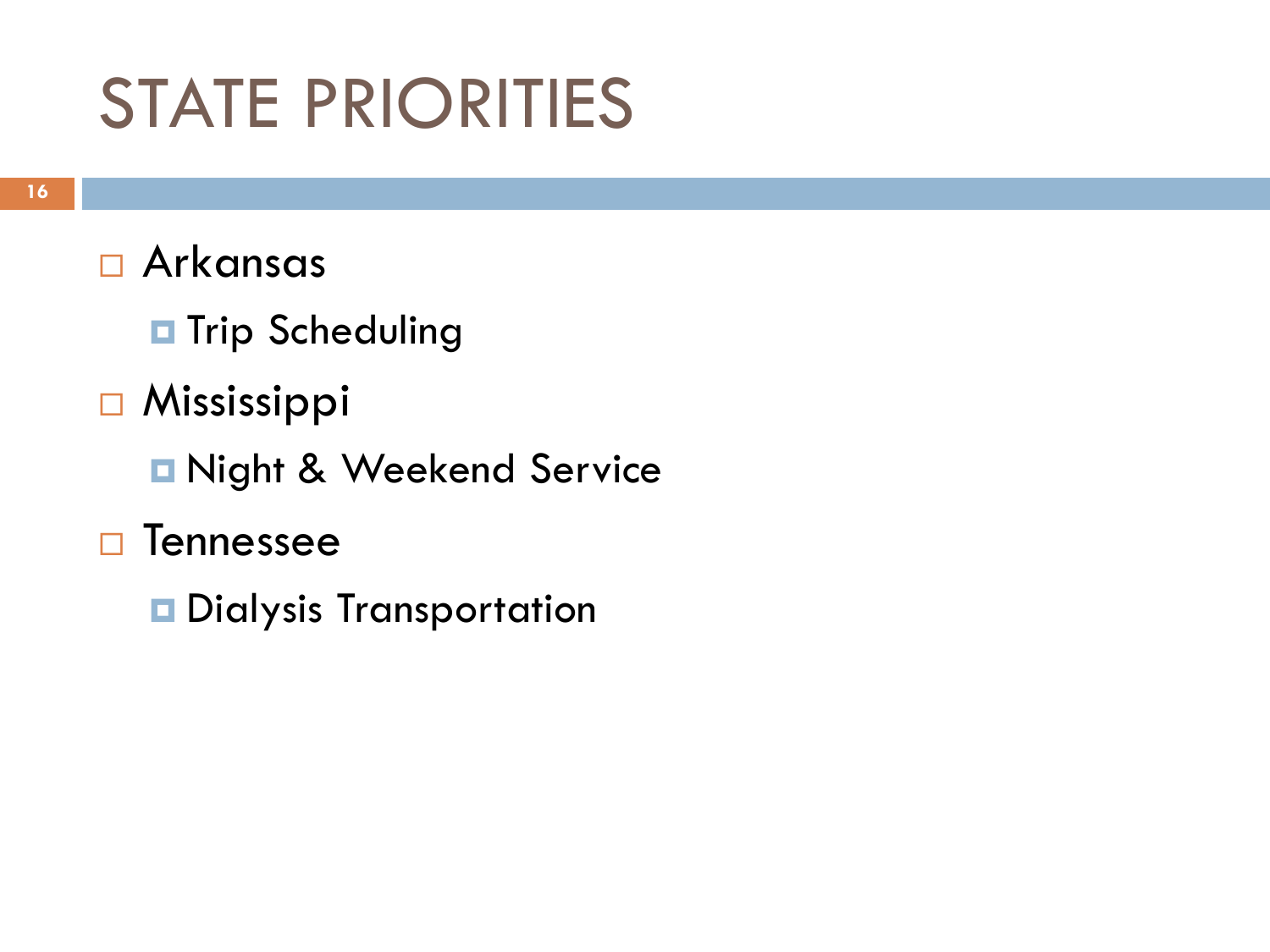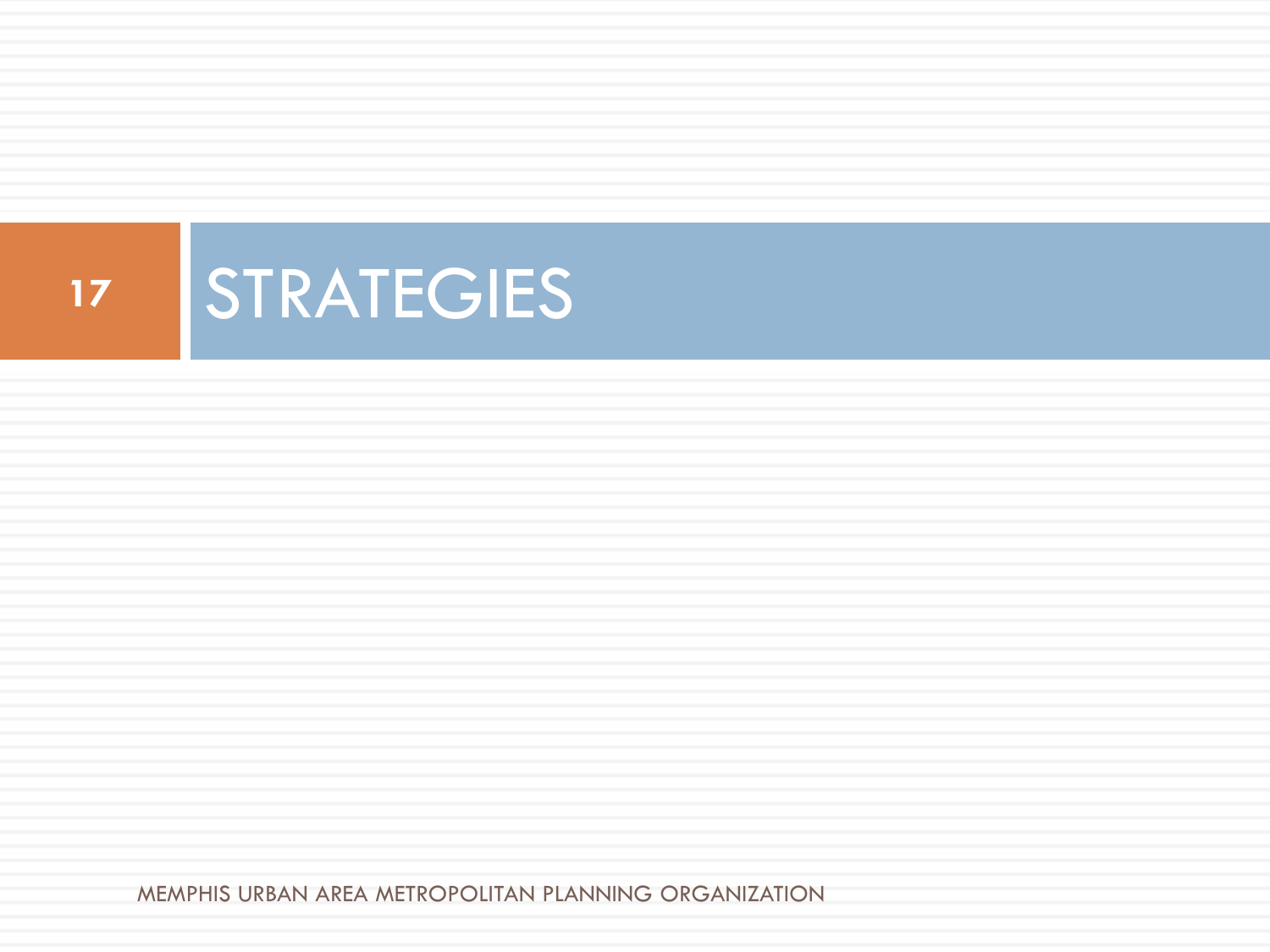## SHORT TERM

- □ Mobility coordinator
- **E**valuate services
- □ Engage stakeholders
- **Q** Public education
- $\Box$  **Funding for improved service**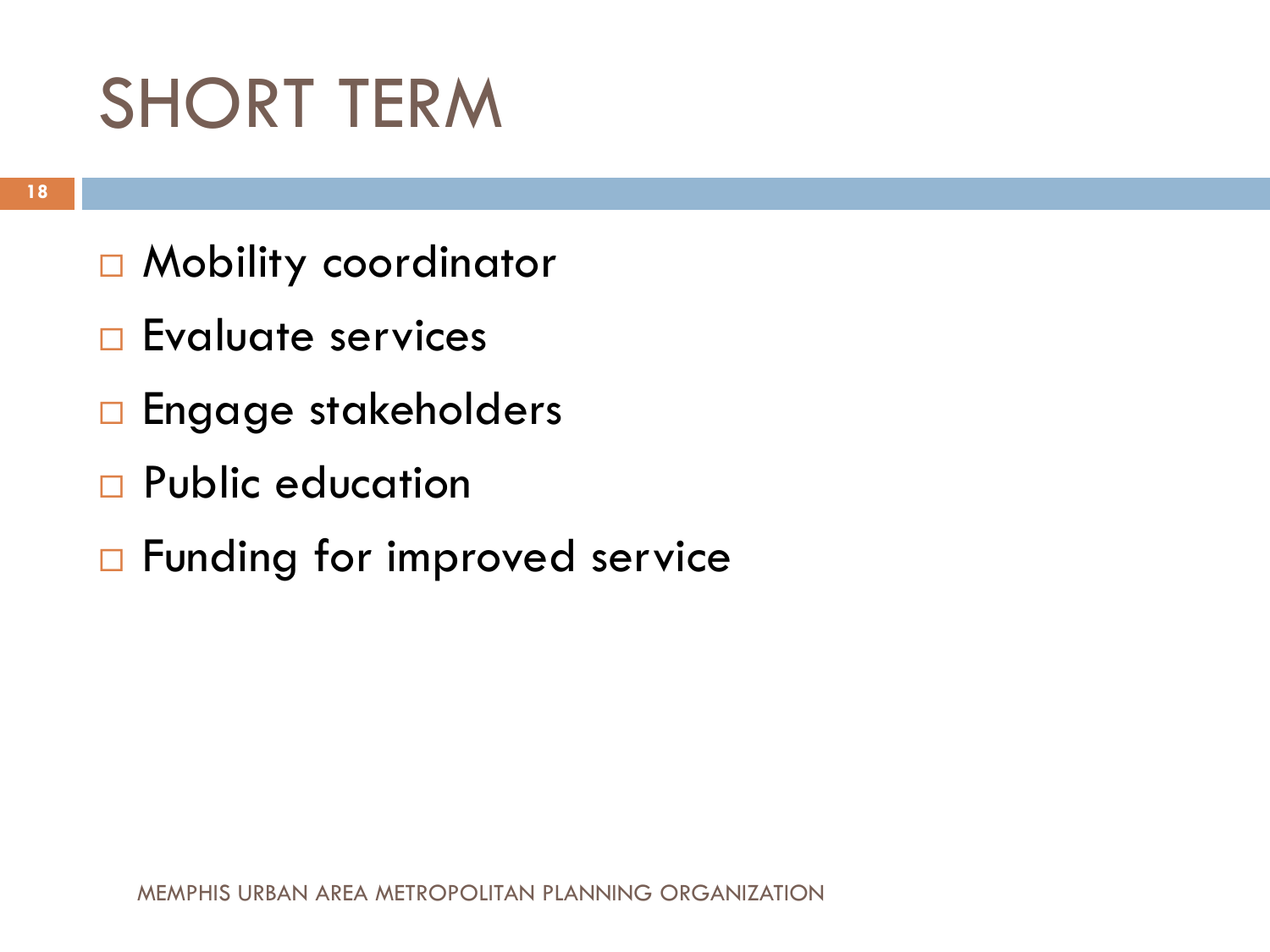## LONG TERM

- $\Box$  Explore geographical expansion
- □ Coordinate service in less dense areas
- □ Develop a one-click, one call transportation information center
- $\Box$  Improve services to dialysis centers
- $\square$  Explore funding for a voucher program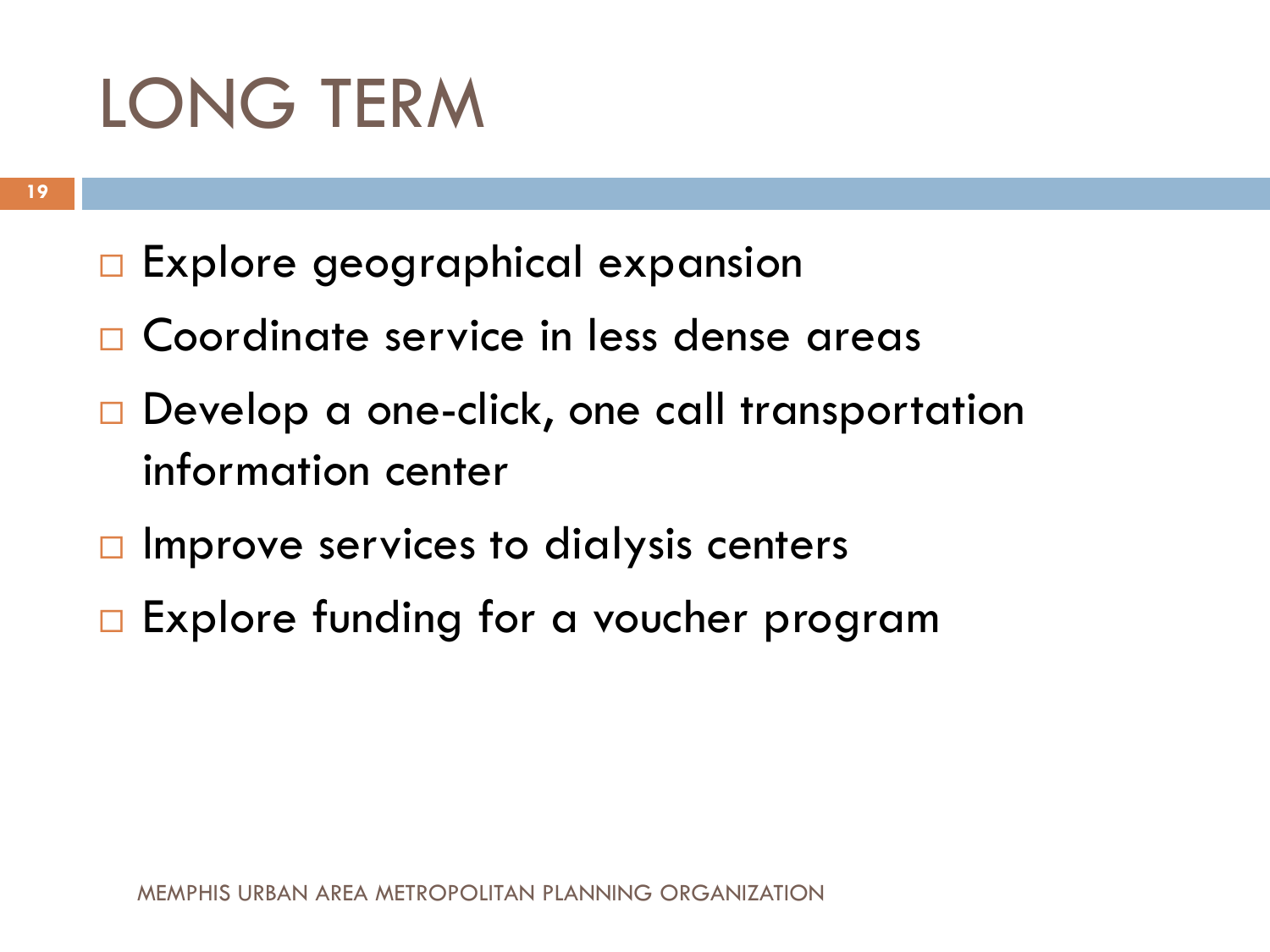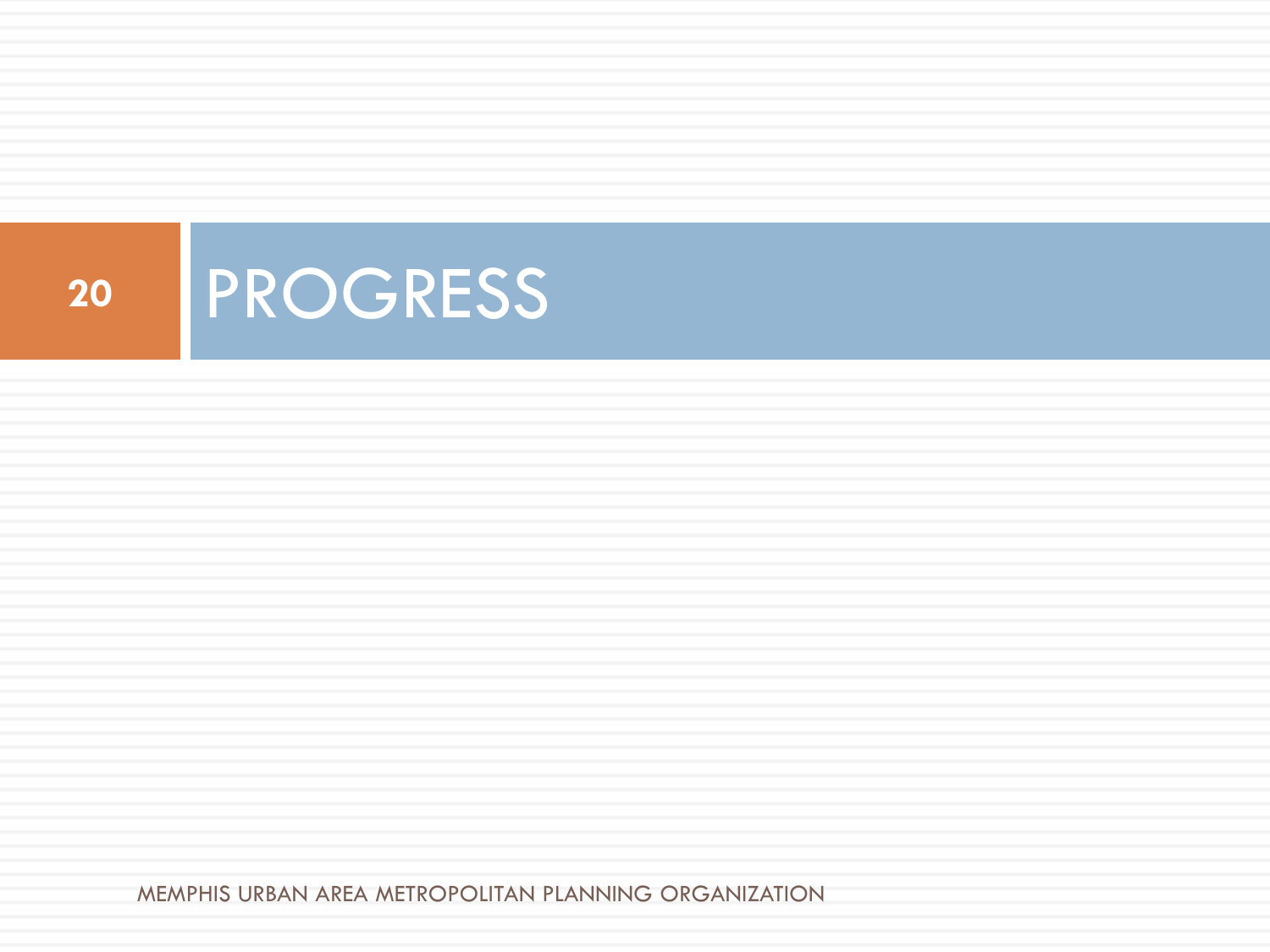### FHWA 2017 TPEA WINNER



*"…demonstrates a cooperative and comprehensive effort to establish a process that addresses the transportation needs of disadvantaged populations."*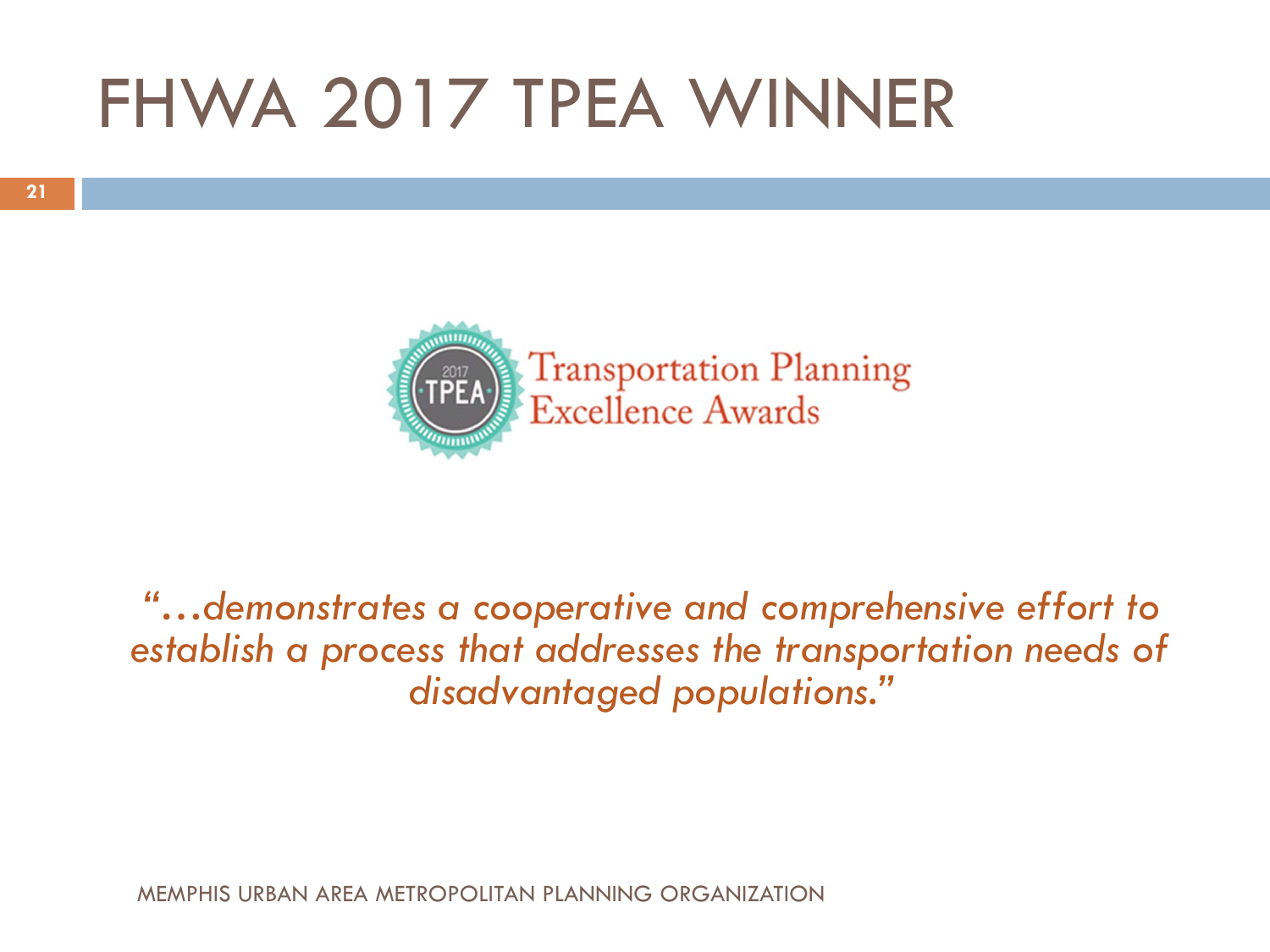## 5310 GRANTS

- □ Ramps and sidewalks
- $\square$  Accessible vehicles for service providers
- □ One-click, one-call center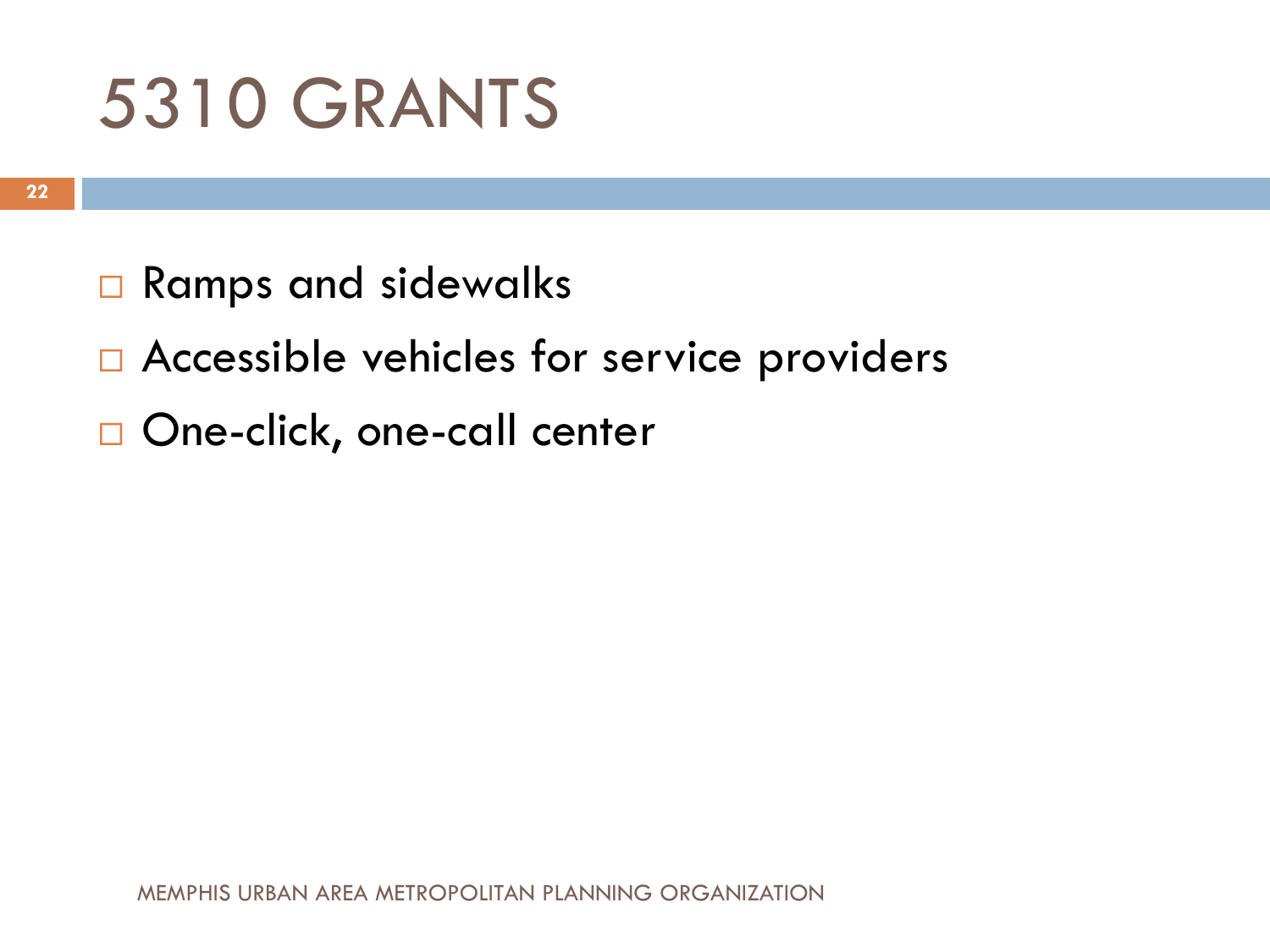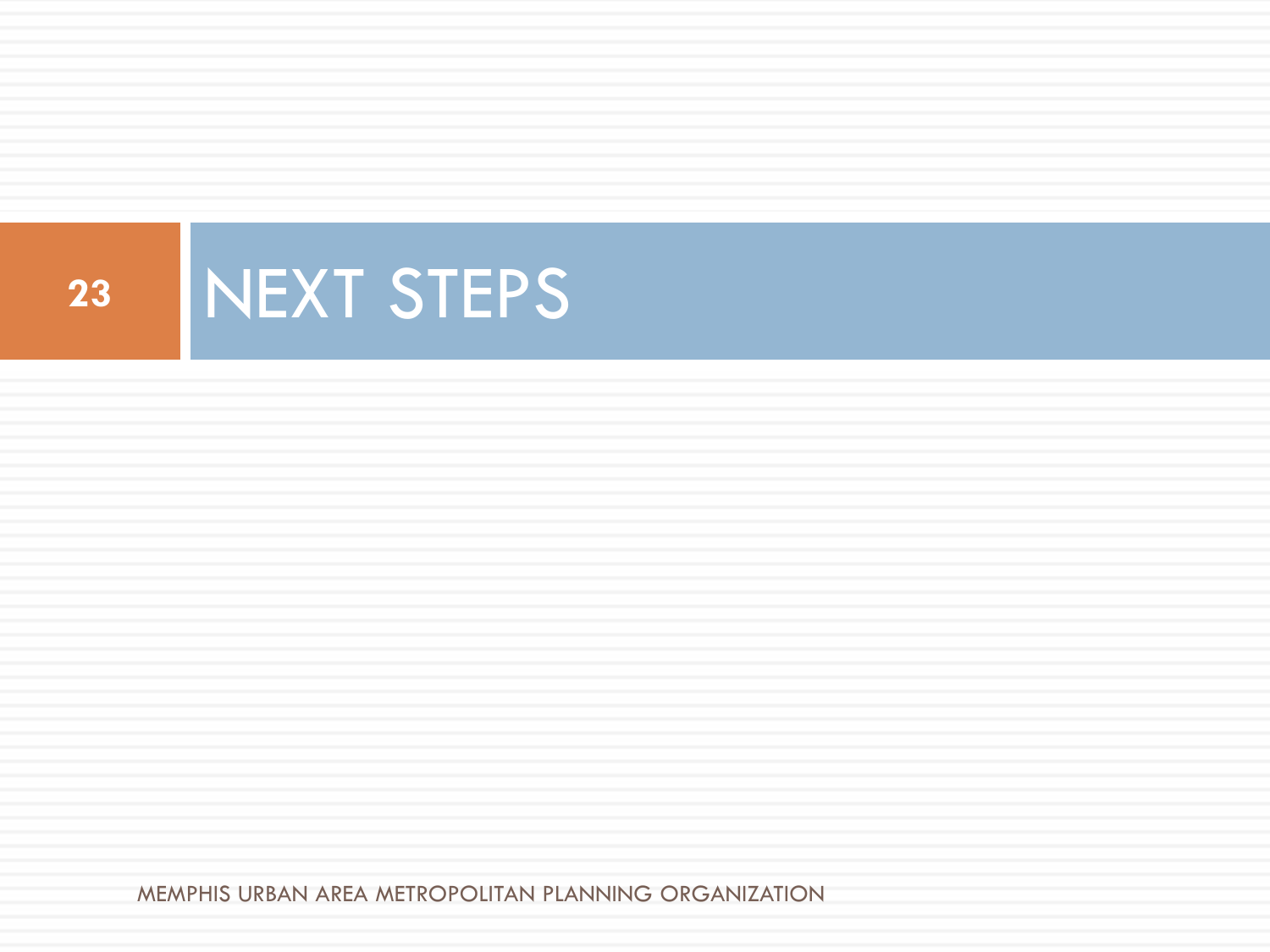### NEXT STEPS

- **Q** Regional Advisory Committee
- □ Mobility Coordinator
- 5310 Grants
- Rideshare/TNCs